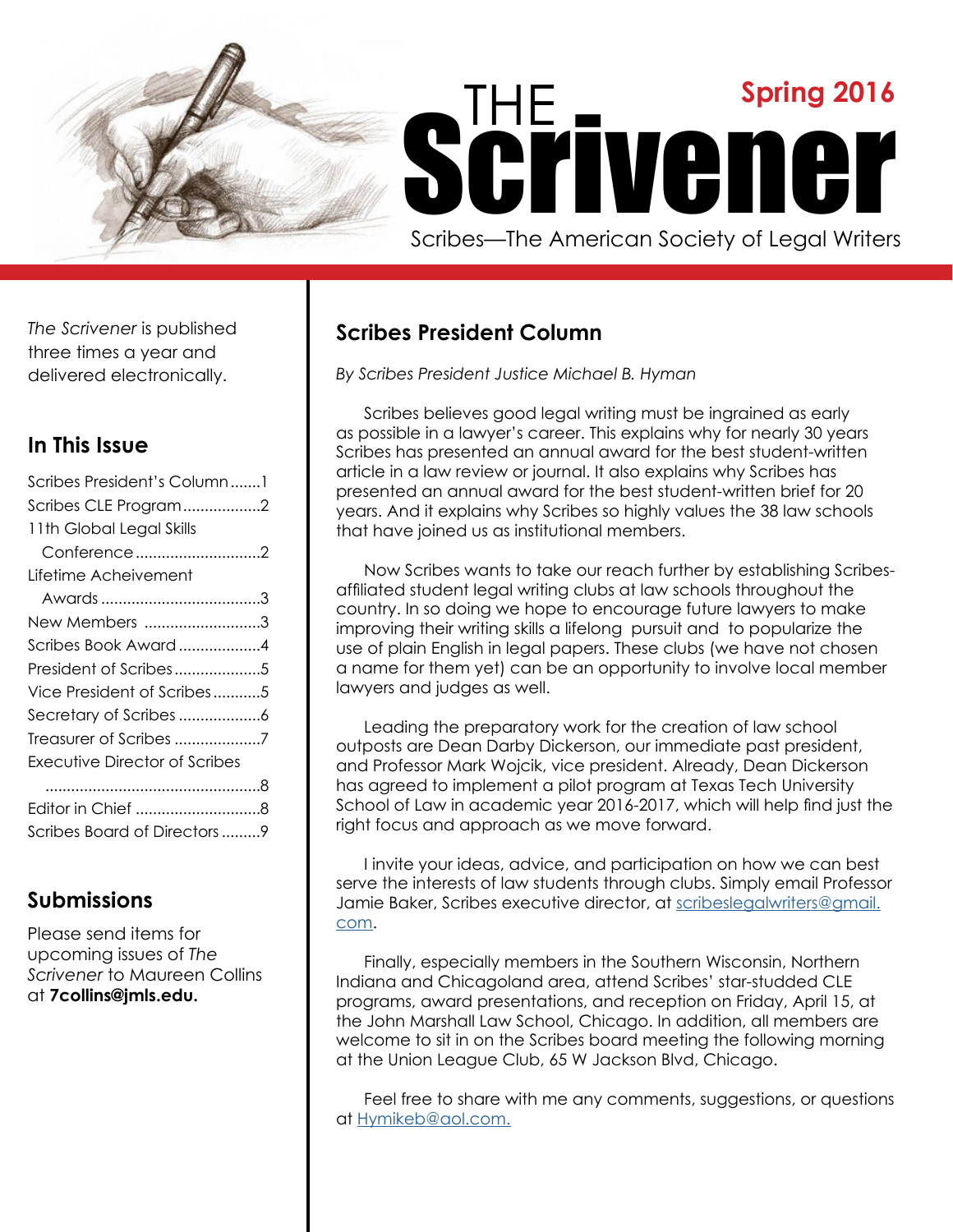# **Scribes CLE Program on April 15 at The John Marshall Law School in Chicago**

Scribes will hold its 2016 CLE program *Legal Writing: From Basics to Application* on Friday, April 15th at the John Marshall Law School. The program includes panels on Ethics and Writing, Storytelling for Lawyers, Opinion Writing and Basic Writing Tips. The panelists include distinguished professors, judges, and justices. A reception will follow the program. The Scribes Book Award will be presented and Bryan Garner will host a Q and A with Hon. Frank Easterbrook and Hon. Richard Posner. Attendees will receive 3.5 hours of CLE credit. The event is free for Scribes members. There are special rates for recently admitted lawyers, law students and law professors.

To register, go to the Scribes website, [www.scribes.org](http://www.scribes.org) and look under CLEs, 2016 CLE registration or email [scribeslegalwriters@gmail.com](mailto:scribeslegalwriters%40gmail.com?subject=).



### **Scribes is a Co-Sponsor of the 11th Global Legal Skills Conference**

The first Global Legal Skills conference was held at The John Marshall Law School in Chicago, an intimate conference connecting legal writing professionals who had an interest in teaching international students and lawyers. GLS has since grown to include legal writing faculty, international and comparative law professors, clinical faculty, linguists, librarians, judges, attorneys, court translators, law students, and scholars interested in global legal skills education. Now in its 11th iteration, the conference draws hundreds of professionals from around the world.

This year, Scribes is a co-sponsor of the *2016 Global Legal Skills Conference* (GLS-11) that will provide an opportunity to share best practices of international legal skills education while taking in the beautiful surroundings of Verona, Italy. This year's conference at the University Of Verona Department Of Law will begin on Tuesday, May 24, 2016 and continue through Thursday, May 26. An optional excursion to explore the Veneto is planned for Friday, May 27, 2016.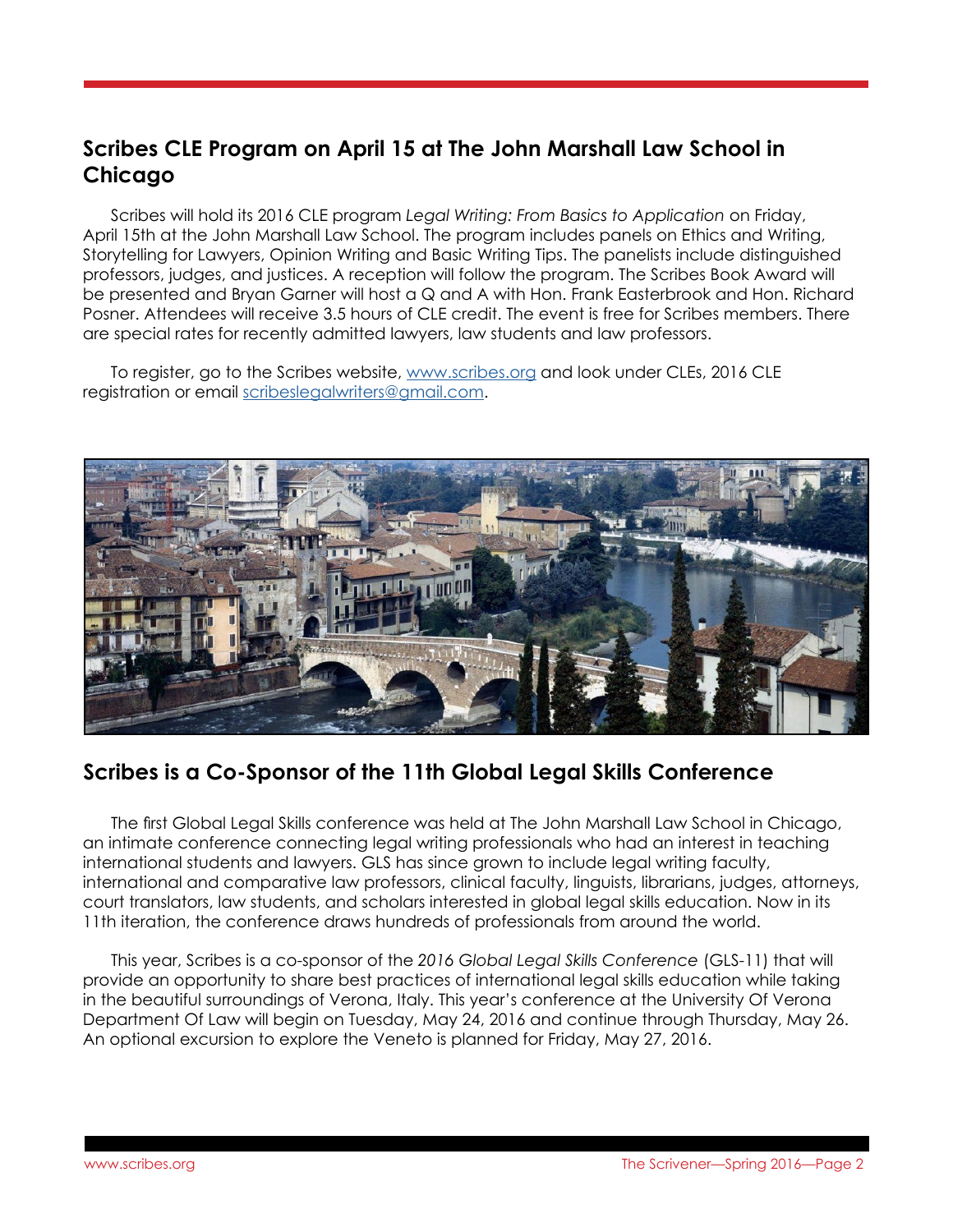## **Lifetime Achievement Awards for Judges Richard Posner and Frank Easterbrook to be Presented in Chicago**

Two former Chief Judges of the U.S. Court of Appeals for the Seventh Circuit will receive Lifetime Achievement Awards from Scribes—The American Society of Legal Writers. The awards will be presented at an evening reception on Friday, April 15, 2016 at The John Marshall Law School to Judge Richard Posner and Judge Frank Easterbrook. Bryan Garner, a Scribes Board Member and editor of Black's Law Dictionary, will interview both judges as part of the award presentation.

Richard Posner has been a judge of the U.S. Court of Appeals for the Seventh Circuit since 1981. He served as Chief Judge of the Seventh Circuit from 1993 to 2000. He is widely recognized as a leading figure in the field of law and economics, and was identified by *The Journal of Legal Studies* as the most cited legal scholar of the 20th century. He has authored more than 40 books, including: *Economic Analysis of Law* (1973 and later editions); *Law and Literature* (1988 and later editions); *The Little Book of Plagiarism* (2007); *How Judges Think* (2008). His law review articles have appeared in the *Harvard Law Review*, the *University of Chicago Law Review*, the *Stanford Law Review*, and many other publications. Judge Posner is such a prolific author that Nobel Laureate economist Robert M. Solow described him in the *New York Review of Books* as "an apparently inexhaustible writer on . . . nearly everything. To call him a polymath would be a gross understatement . . . . Judge Posner evidently writes the way other men breathe."

Frank Hoover Easterbrook has been a judge of the U.S. Court of Appeals for the Seventh Circuit since 1985 and served as Chief Judge from 2006 to 2013. Judge Easterbrook is also noted for his use of economic analysis of law, his legalist approach to judicial interpretation, and his clear writing style. Like Judge Posner, he is a prolific judge and one of the most cited appellate judges in the United States.



*Judge Posner*



*Judge Easterbrook*

#### **New Members**

Elizabeth S. Duquette\* *Chicago, Illinois* Thomas Gorman *San Francisco, California* Adam Quigley *Chicago, Illinois*

Matthew Salzwedel\*\* *Minneapolis, Minnesota* L. Rex Sears *Salt Lake City, Utah* Christa Spinelli *North Arlington, New Jersey*

> \* Sustaining Member \*\* Student-Editor Member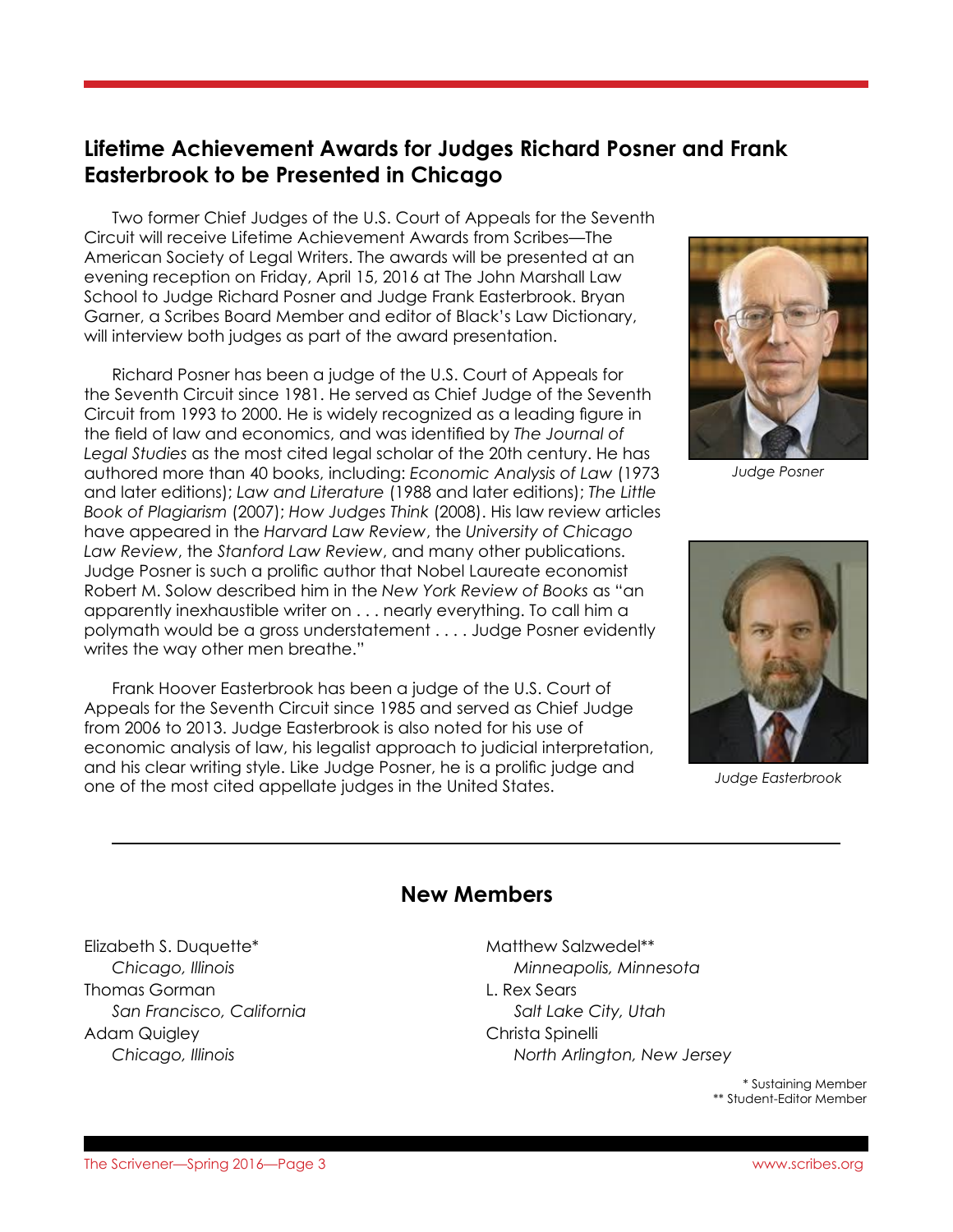## **New Book About Justice Thurgood Marshall's Supreme Court Nomination Wins the Scribes Book Award**



*Wil Haywood*

The prestigious Scribes Book Award will be presented in Chicago on April 15th to co-winners Wil Haygood for his 2015 book, *Showdown: Thurgood Marshall and the Supreme Court Nomination that Changed America* and to Lawrence M. Friedman for his 2015 book, *The Big Trial: Law as Public Spectacle*.

Mr. Haygood's earlier works include *The Butler: A Witness to History*, which formed the basis of an acclaimed 2013 movie about a man who, over 34 years in the White House, had served eight presidents. He has also authored biographies of Adam Clayton Powell Jr., Sammy Davis Jr. and Sugar Ray Robinson. Mr. Haygood is a Distinguished Scholar at Miami University of Ohio, where he is teaching courses in media, journalism, and film. Among his other work at

the university, he mentors students in the university's Scholars in Writing for Media program. His book about the Thurgood Marshall nomination chronicles the story behind the nomination of the first African-American man to the U.S. Supreme Court. The book is published by Alfred A. Knopf.



Mr. Friedman is an internationally renowned, prize-winning legal historian and has for a generation been the leading expositor of the history of American law to a global audience of lawyers and lay people alike. He is particularly well known for treating legal history as a branch of general social history. From his award-winning *History of American Law*, first published in 1973, to his *American Law in the 20th Century*, published in 2003, his canonical works have become classic textbooks in legal and undergraduate education.



*Lawrence M. Friedman*

Professor Friedman is a prolific author on crime and punishment, and his numerous books have been translated into multiple languages. He is

the recipient of six honorary law degrees and is a fellow in the American Academy of Arts and Sciences. Before joining the Stanford Law School faculty in 1968, he was a professor of law at the University of Wisconsin Law School and at Saint Louis University School of Law. His latest book discusses the sensation created by big trials, including the reasons for the appeal, how it works, and what it means.

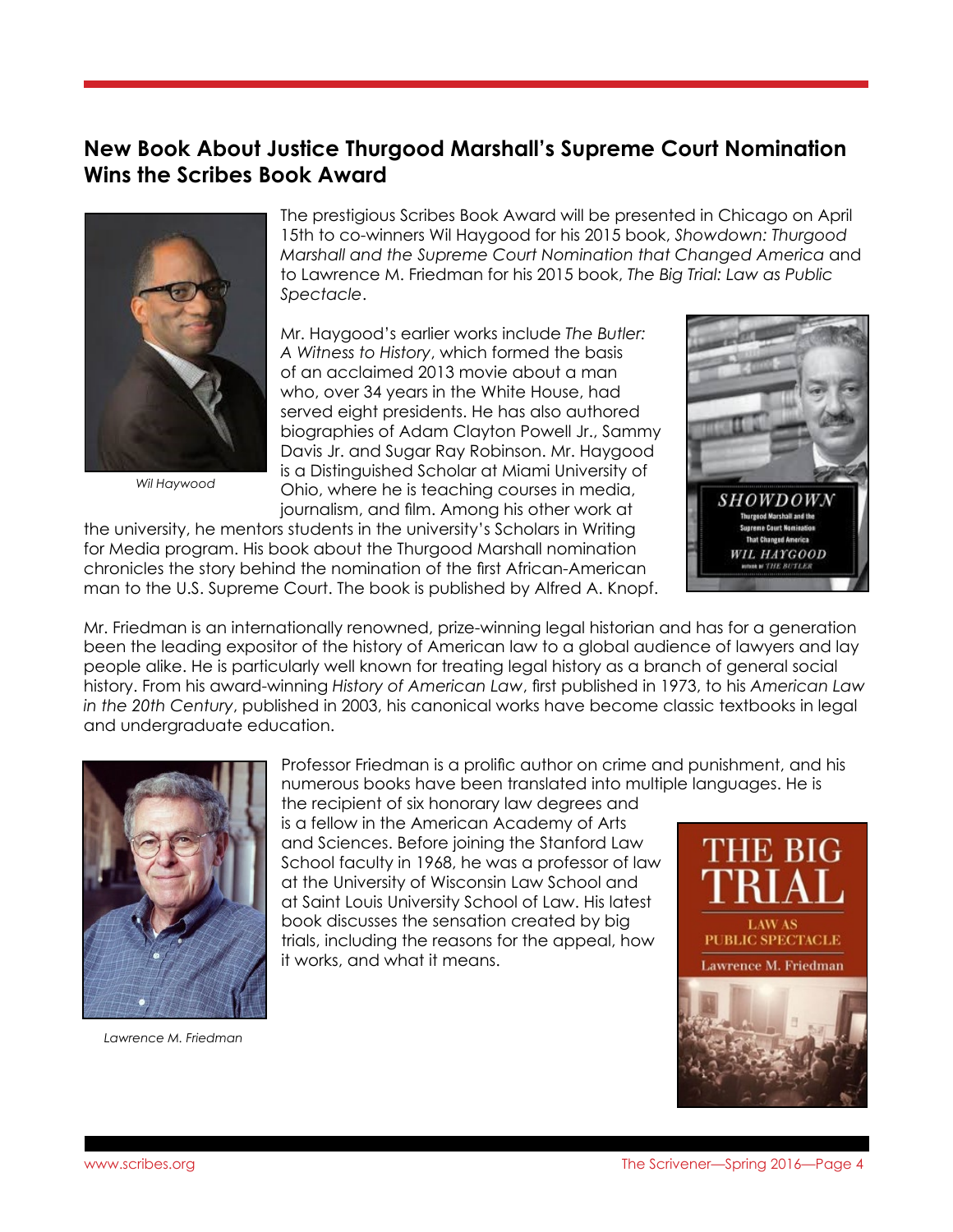## **Illinois Appellate Court Justice Michael B. Hyman Elected as President of Scribes**



*Justice Michael B. Hyman*

 At the August 2015 Scribes meeting in Chicago, Illinois, Appellate Court Justice Michael B. Hyman was elected as the new president of Scribes. Justice Hyman follows the three year tenure of former president Dean Darby Dickerson of Texas Tech University School of Law.

Michael Hyman graduated with honors from the Northwestern University Medill School of Journalism in 1974, and from Northwestern University School of Law in 1977. He served two years as an Assistant Illinois Attorney General in the Antitrust Division before joining the Chicago law firm Much Shelist, where he became a principal. He became a Circuit Court Judge in 2006 and was elevated to the Illinois Appellate Court in 2013.

He served as President of the Chicago Bar Association, the Illinois Judges Association, the Decalogue Society of Lawyers, and the Jewish Judges Association of Illinois. He has been a board member or officer of Scribes since 2004, most recently serving as vice president.

His articles and columns have appeared in publications of the Chicago Bar Association, the Illinois State Bar Association, the American Bar Association Section of Litigation, the ABA Judges' Journal, the *Chicago Lawyer*, and the *Chicago Daily Law Bulletin*. He frequently speaks at education programs for attorneys, law students, and judges.

Among other awards, Justice Hyman has received the Chicago Bar Association's inaugural Diversity Initiative Award, the Illinois Judges' Association Presidential Service Award, and the Court of Honor Award from Chicago Volunteer Legal Services.

### **Professor Mark E. Wojcik Elected as Vice President of Scribes**

Mark E. Wojcik has become Vice President of Scribes. He previously served as Treasurer and as a Board Member of Scribes.

He is a professor of law at The John Marshall Law School in Chicago, where he teaches lawyering skills, international law, torts, and other subjects. He is the author of a book on Illinois Legal Research. He also authored the first Legal English coursebook in the United States for lawyers and law students who speak English as a second language.

Professor Wojcik graduated with honors from Bradley University and with distinction from The John Marshall Law School. He also received an LL.M. in Trade Regulation from the New York University School of Law. He was a law clerk on the Nebraska Supreme Court and the U.S. Court of International Trade and served as Court Counsel to the Supreme Court of the Republic of



*Professor Mark Wojcik*

Palau. He practiced customs and international trade law in New York before becoming a professor at The John Marshall Law School. He is an adjunct professor at the Facultad Libre de Derecho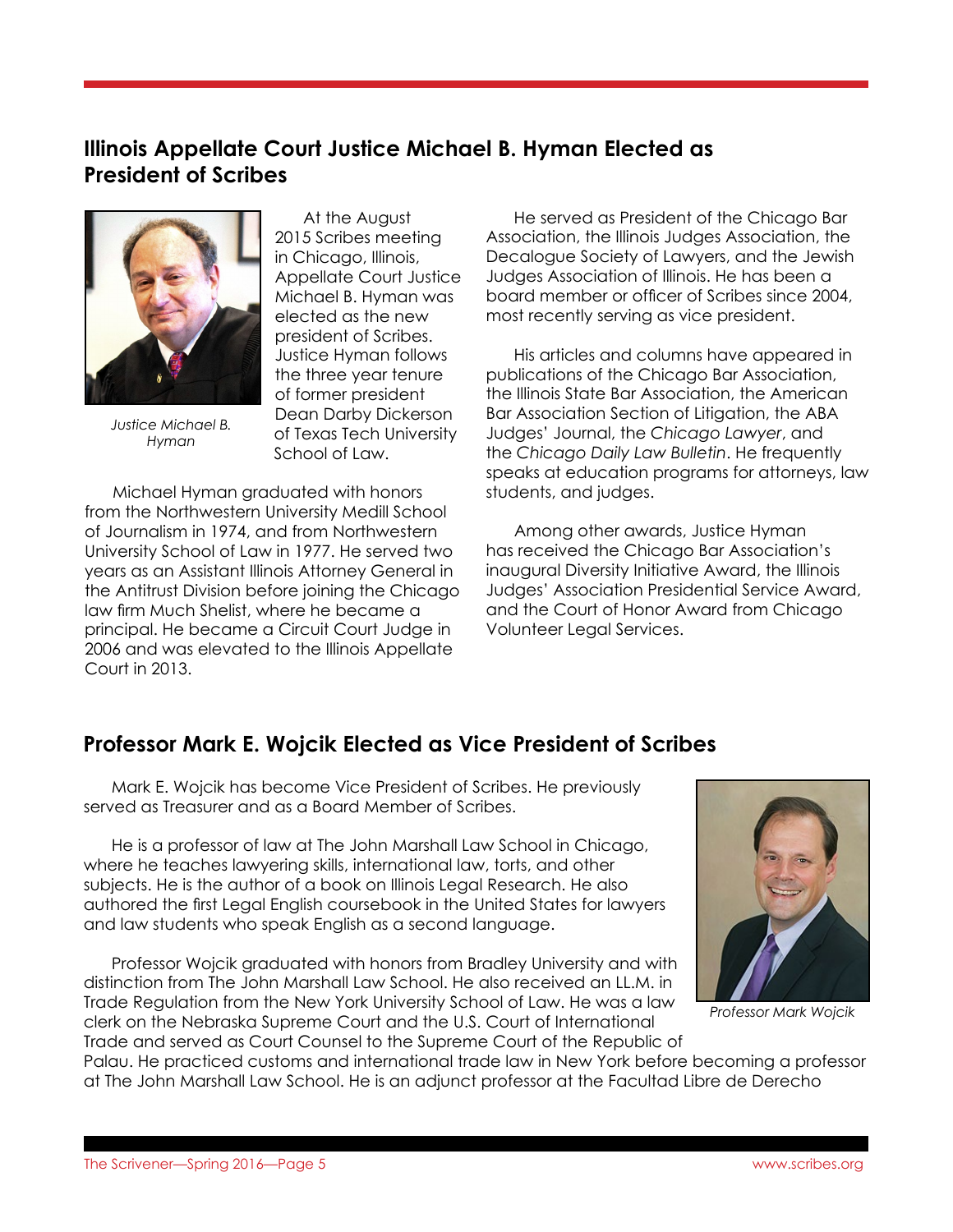de Monterrey (Mexico), a permanent guest professor at the University of Lucerne Faculty of Law (Switzerland), and a guest lecturer at the Vytautas Magnus University School of Law (Lithuania). He was also recently named as a visiting research scholar for 2016 at the University of Cagliari Faculty of Law in Italy.

He serves on the American Bar Association's Standing Committee on the Law Library of Congress. He has been the Publications Officer for the American Bar Association Section of International Law and served for many years as an editor of section publications. He is a past president of the Lesbian and Gay Bar Association of Chicago and was inducted into the City of Chicago LGBT Hall of Fame. He has served on the governing boards of the Illinois State Bar Association, the Chicago Bar Association, the International Law Students' Association, and the Legal Writing Institute. He is the series editor for the International Legal Research Series and the International Legal Practice Series for Carolina Academic Press.

He is the founder of the Global Legal Skills Conference Series, a global gathering of experts who teach legal writing, legal research, and other legal skills. Among awards he has received are the Section Award from the Association of American Law Schools Section on Legal Writing, Reasoning, and Research,

He is also an editor of the Legal Writing Prof Blog and the International Law Prof Blog.

#### **Professor Beth Cohen Elected Secretary of Scribes**

Professor Beth D. Cohen of the Western New England University School of Law has been elected Secretary of Scribes. She is the associate Dean for Academic Affairs and Director of the Legal Research and Writing Program at Western New England University School of Law. She teaches Lawyering Skills, a Law Practice Externship Seminar, and Professional Responsibility. She serves on the Supreme Judicial Court of Massachusetts Standing Advisory Committee on Professionalism.

Before teaching at Western New England University, she served as a Law Clerk to the Honorable Michael A. Ponsor of the U.S. District Court in Massachusetts and worked as an associate at a small general practice law firm in Boston. She also taught Legal Practice Skills at Suffolk University Law School.



*Beth D. Cohen*

She graduated cum laude from Suffolk University Law School and also earned a Diploma in Advanced International Legal Studies in Salzburg, Austria, from the University of the Pacific, McGeorge School of Law.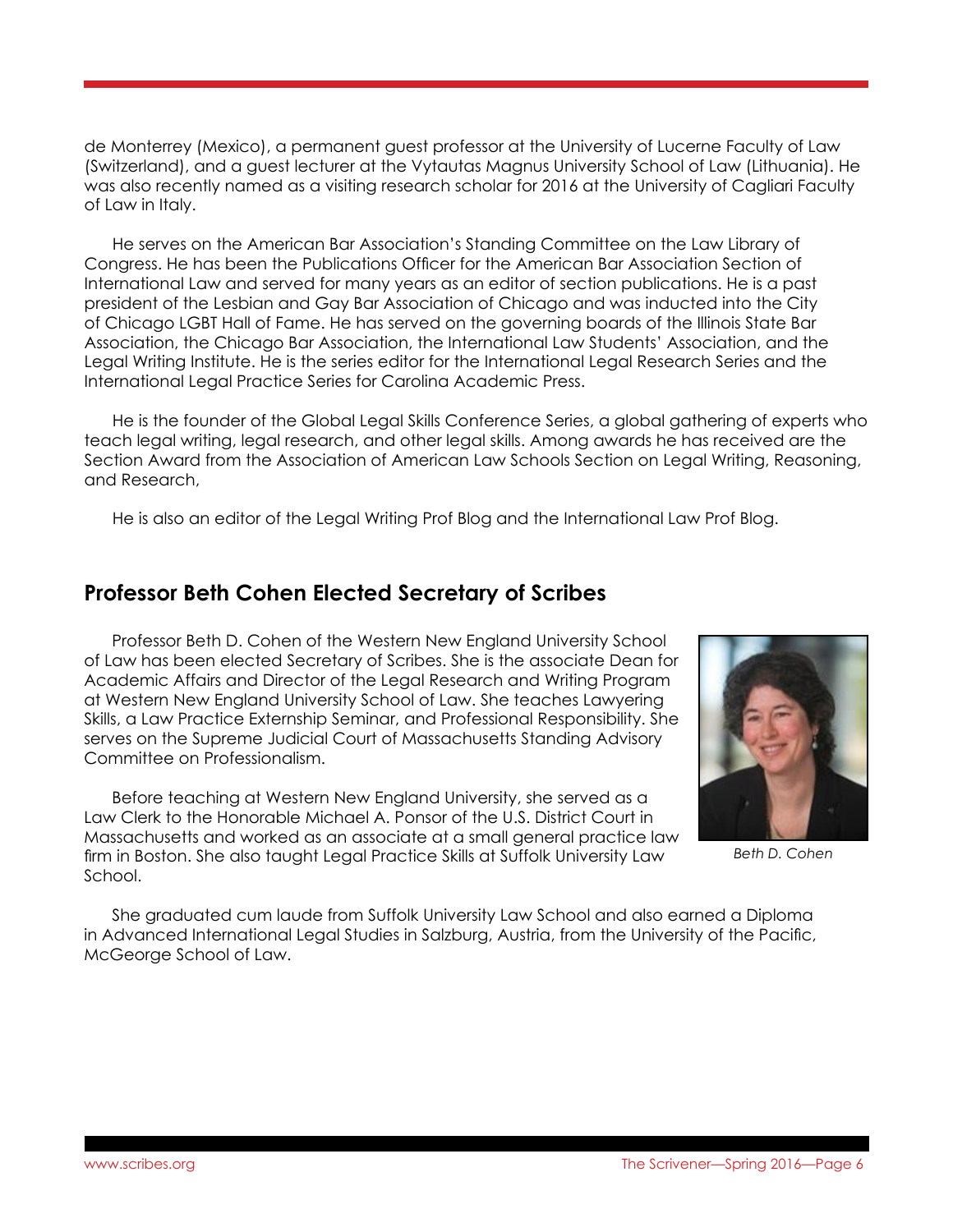## **Ann Taylor Schwing Elected Treasurer of Scribes**



Ann Taylor Schwing has been elected Treasurer of Scribes. She is of counsel in the Municipal Law practice group of Best Best & Krieger LLP in Sacramento, California. Before joining that firm in 2010, she was of counsel with McDonough Holland & Allen in Sacramento for 24 years.

*Ann Taylor Schwing*

Her practice focuses on litigation where she specializes in appeals, motions, research, and on conservation easements. She divides her time between work for the firm, writing legal treatises, involvement in The Anthony M. Kennedy Inn of Court, and serving on several nonprofit boards and the Land Trust Accreditation Commission.

In 2004, received the American Inns of Court Professionalism Award for the Ninth Circuit.

She also received the Federal Bar Association Sacramento Chapter award for Outstanding and Tireless Service to the Federal Bar and Judiciary in 2003.

Ann serves as commissioner and secretary for the Land Trust Accreditation Commission. She is also an executive committee member and Master of the Bench for The Anthony M. Kennedy Inn of Court. Since its inception, she has served as a member and reporter for the Judicial Advisory Committee for the Eastern District of California and the Subcommittee on Local Rules. Ann is also a panel member for the Voluntary Dispute Resolution Program for the Eastern District of California.

She received a Bachelor's Degree with honors from the University of California at Berkeley and her law degree with honors from Boston University. She is the author of the popular Scribes Tips for Legal Research and Writing.



The difference between the right word and the almost right word is the difference between lightning and a lightning bug.

- Mark Twain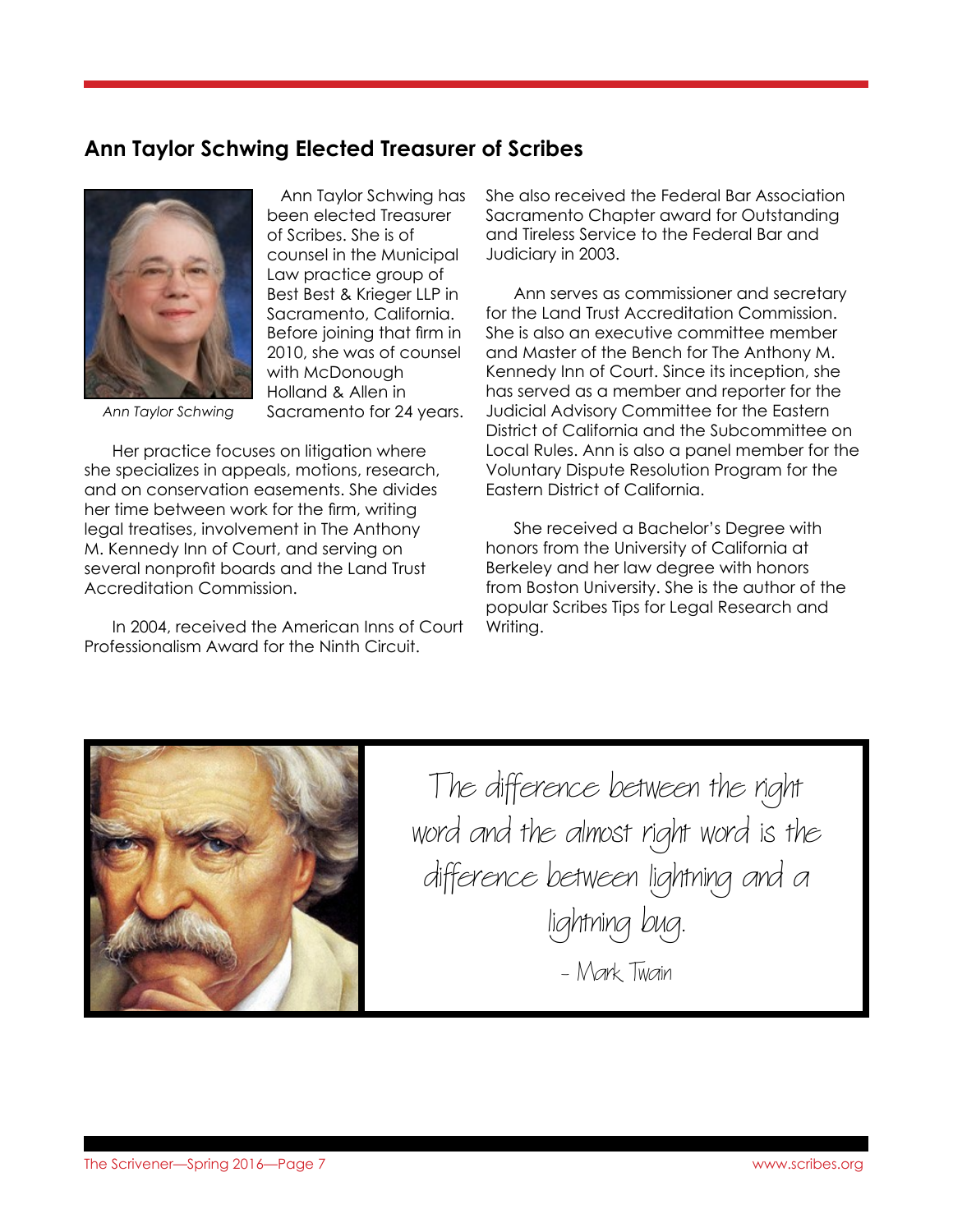## **Professor Jamie Baker is the New Executive Director of Scribes**



*Jamie Baker*

Professor Jamie J. Baker of the Texas Tech University School of Law is the new Executive Director of Scribes, following the terms of two prior executive directors, Professor Bradley J. Charles and Professor Norm Plate of Western Michigan University Thomas Cooley of Law.

Professor Baker is an Associate Law Librarian at Texas Tech University School of Law, where she also teaches Legal Research & Writing to international LL.M. students and a Civil Trial Research course. In addition, she teaches

Legal Practice research workshops to first-year students and in the Law Library's Excellence in Legal Research program.

Her scholarship focuses primarily on cognitive computing in the legal research realm. She also speaks and writes about legal writing, scholarly communications, and open access. She holds a B.S. (cum laude) in Political Science & Public Administration from Central Michigan University, a M.L.I.S. from Wayne State University, and a J.D. (cum laude) from Western Michigan University Cooley Law School, where she was recognized as the most outstanding editor of the Cooley Law Review. Before coming to Texas Tech, Professor Baker was a Law Librarian at Western Michigan University Cooley Law School and an Adjunct Professor of Scholarly Writing.

### **Mark Cooney is appointed the Scribes Editor in Chief**

Mark Cooney is a Professor at Thomas M. Cooley Law School, where he teaches Research & Writing and Advanced Writing. Before joining the faculty, he spent ten years in private practice with civil-litigation firms, defending professional malpractice cases and other tort cases. He specialized in civil appeals, successfully briefing and arguing appeals in the Michigan Supreme Court, the Michigan Court of Appeals, and the United States Court of Appeals for the Sixth Circuit.

Professor Cooney is the editor in chief of *The Scribes Journal of Legal Writing*, having previously served as an associate editor for four years. He has chaired the State Bar of Michigan's Appellate Practice Section and has served as a plain-language consultant on the State Bar's Standing Committee on Standard Criminal Jury Instructions. He is also a founding board member for the Michigan Supreme Court Historical Society's Advocates Guild.



*Mark Cooney*

Professor Cooney authored the book *Sketches on Legal Style* and has authored many articles on legal writing, including articles in The *Scribes Journal of Legal Writing*, *Student Lawyer*, and *TRIAL*. He is a frequent contributor to the *Michigan Bar Journal's* "Plain Language" column. Professor Cooney has also published a textbook chapter, journal articles, and short pieces on legal malpractice, medical malpractice, appellate practice, legal ethics, and insurance coverage.